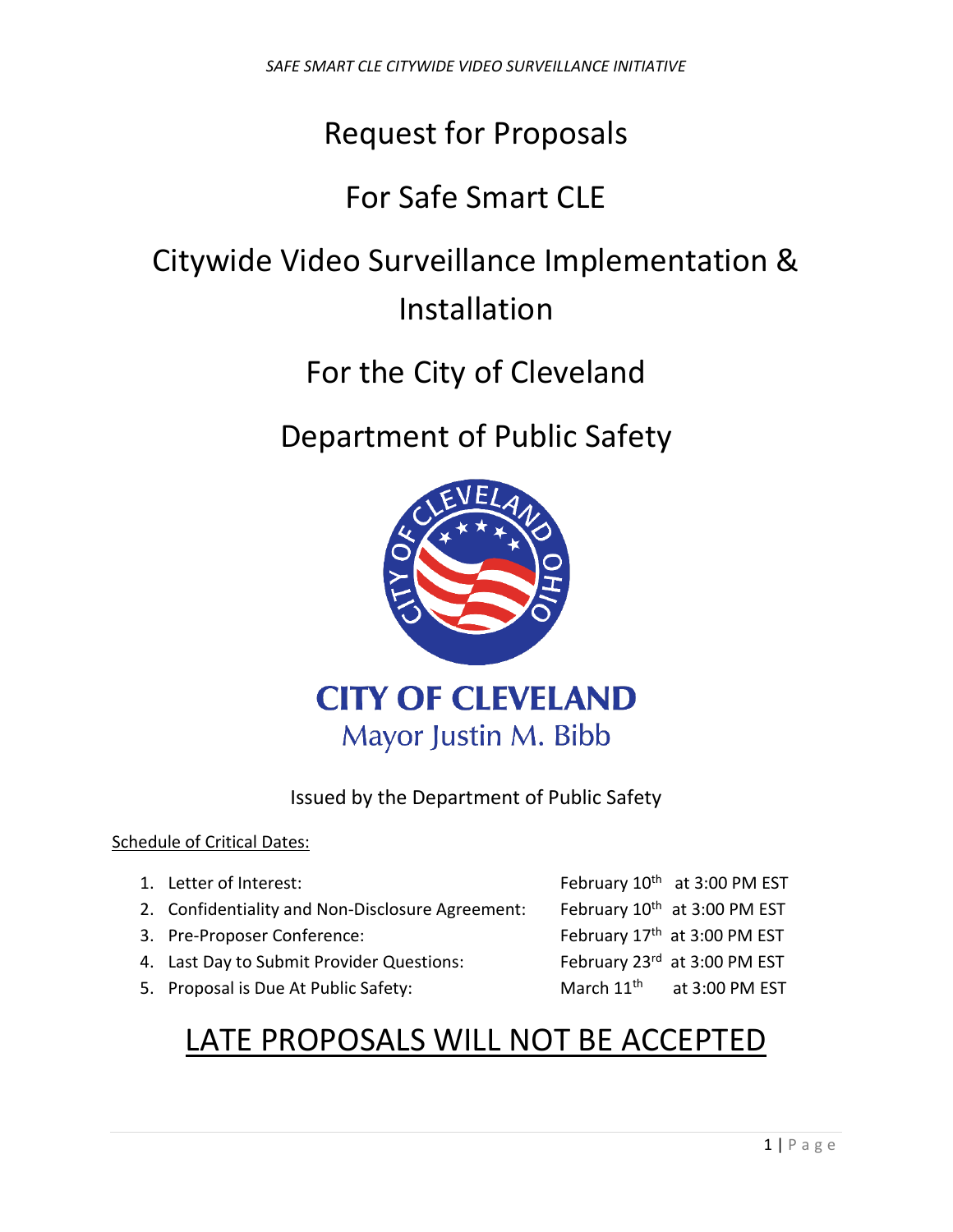## Table of Contents

|       | Introduction                   | 3  |
|-------|--------------------------------|----|
| П.    | <b>Current Environment</b>     | 4  |
| Ш.    | Scope of Services              | 4  |
| IV.   | Project Approach               | 6  |
| V.    | <b>Pricing Information</b>     | 8  |
| VI.   | <b>Proposal Requirements</b>   | 9  |
| VII.  | <b>Proposal Qualifications</b> | 11 |
| VIII. | <b>Proposal Contents</b>       | 13 |
| IX.   | <b>Proposal Evaluation</b>     | 15 |
|       | <b>Proposal Checklist</b>      | 17 |

| APPENDIX A: | Fee Schedule & Site Location – to be released with |
|-------------|----------------------------------------------------|
|             | Letter of Interest                                 |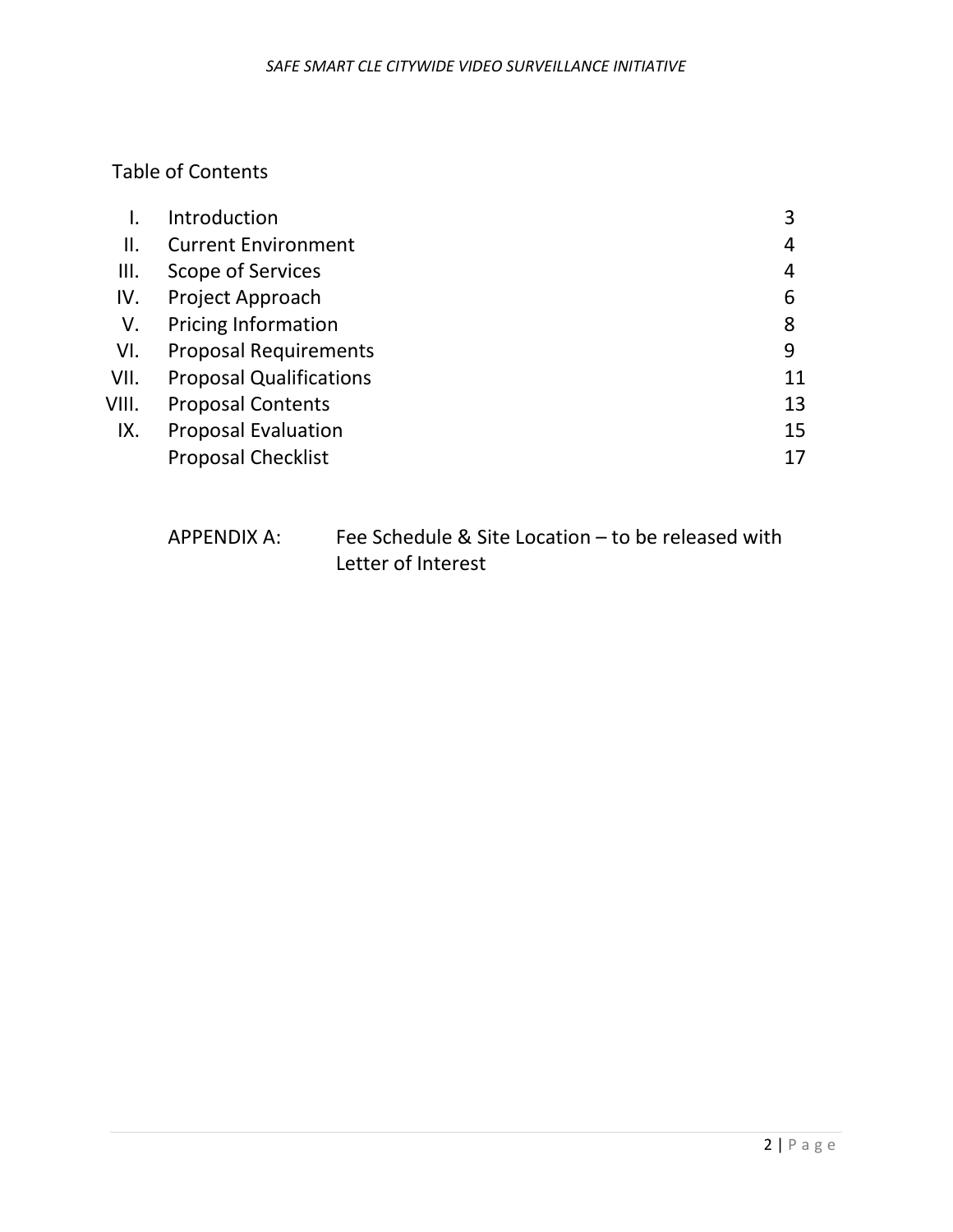## I. INTRODUCTION

The City of Cleveland, Ohio is requesting Proposals from qualified firms to provide a Citywide IP-based Video Surveillance Camera System and Network. This turnkey solution is to support the placement of video surveillance cameras and associated wireless technology for the communication and localized recording of video, which will be accessed by the Division of Police to enhance safety and security of the City of Cleveland Recreation Centers, Parks, Neighborhoods, Business Districts, Waterways, Bridges and Major Thoroughfares. The Video Surveillance Camera and Network design includes but is not limited to the following: layout and placement of cameras, video network, any additional required city infrastructure (power, utility poles), LED blue flashing light, cabling, wiring, power, installation, IP configuration, equipment testing and optimization, Video Management System hardware and software and other ancillary pole attachment equipment.

#### Background

The City of Cleveland is officially home to about a half million residents with a workday population of about 750,000 and potentially a million on certain weekends and special event days. The City is the business, entertainment, healthcare, education and sports hub for Northeast Ohio. The City utilized Department of Homeland Security grant funds to build a high-speed wireless point to point and mesh network with video surveillance cameras.

The Cleveland Shared Security Surveillance (CS3) program's first initiative was a 9 camera pilot system in the Public Square area of downtown Cleveland. Since the initial pilot the CS3 program, the City most recently launched the Safe Smart CLE program which expanded video surveillance Citywide to provide coverage throughout neighborhood corridors, parks, business districts, major thoroughfares, and Division of Police defined hot spots.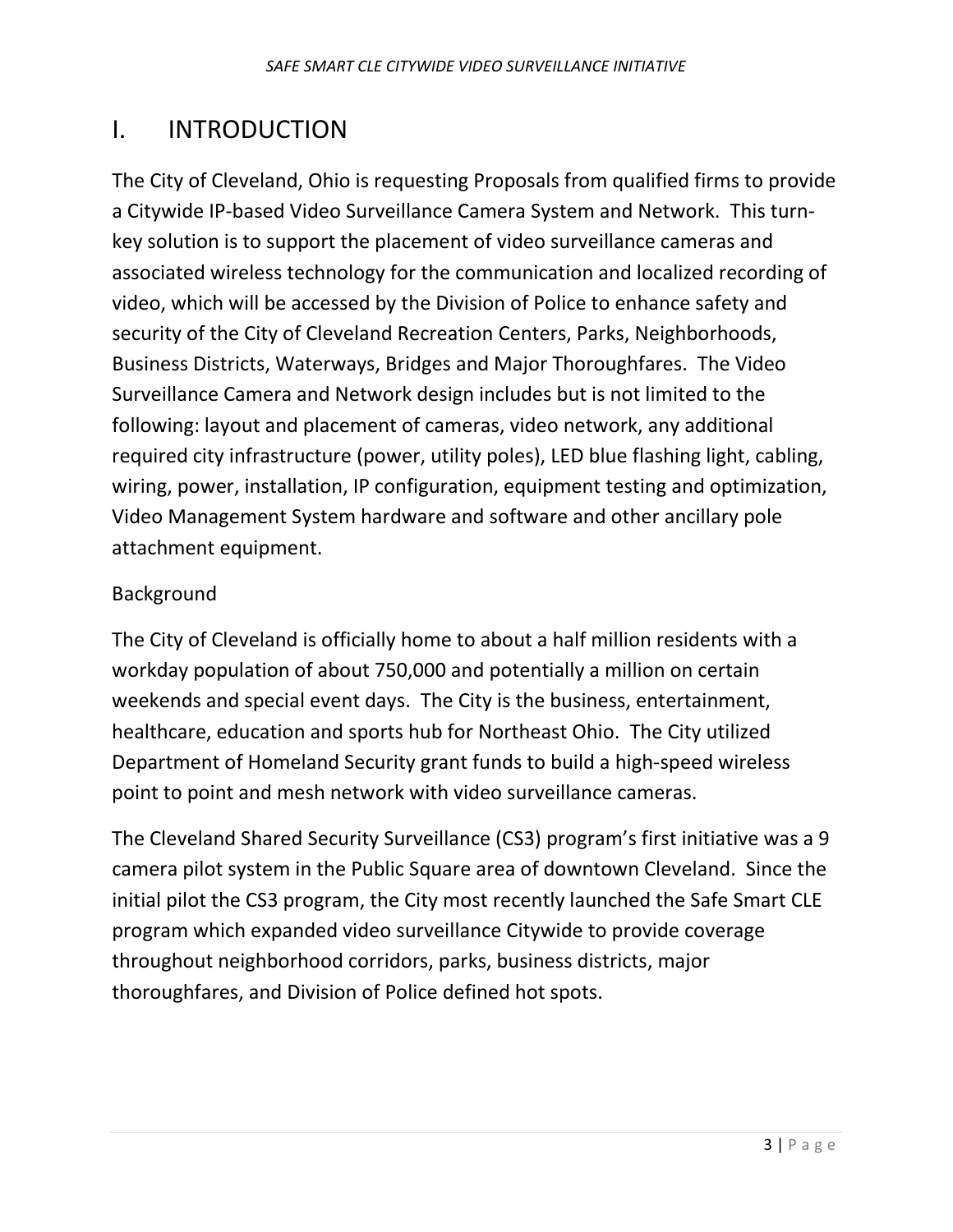## II. CURRENT ENVIRONMENT

- o *Current Environment information*
- o *Additional Scope of Services information*
- o *Appendix A – List of Camera locations & sites*
- *Will be released upon:*
	- o *Submission of the Letter of Interest – DUE BACK TO THE CITY via email to [ljones4@clevelandohio.gov](mailto:ljones4@clevelandohio.gov) BY February 10TH at 3:00 PM EST*
	- o *SUBMISSION OF THE CONFIDENTIALITY AND NON-DISCLOSURE AGREEMENT REGARDING the City of Cleveland's Request for Proposals for Safe Smart CLE Citywide Video Surveillance Implementation & Installation for the City of Cleveland Department of Public Safety*
	- o *THIS IS DUE BACK TO THE CITY via email to [ljones4@clevelandohio.gov](mailto:ljones4@clevelandohio.gov) BY February 10th at 3:00 PM EST*

### III. SCOPE OF SERVICES

This project is the second phase of the Safe Smart CLE initiative of Citywide Video Surveillance Cameras for the City of Cleveland. The system shall be scalable to support future expansions including additional cameras, wireless video surveillance network and location sites. The City has standardized on the Milestone XProtect Corporate Platform for all network video recorders across the system.

The Proposer is responsible for developing and submitting a scope of work that meets the goals and objectives of this project which should encompass a design that is equal to, comparable or exceeds the design listed below:

- **Fiber and/or Wireless Point to Point/Multi Point links from the camera locations to headend locations for video recording** 
	- o Product must be capable of delivering IP and Ethernet over the same link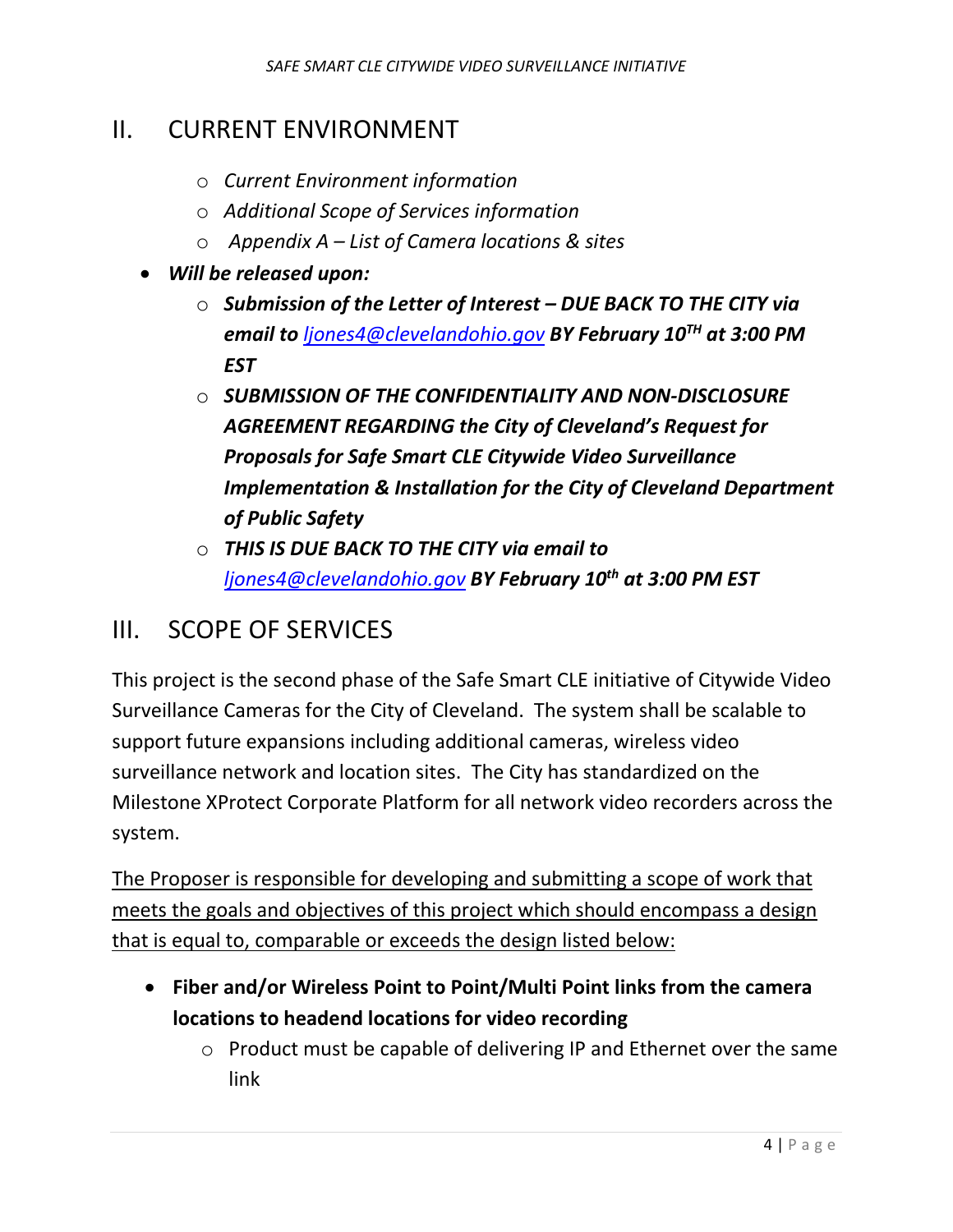- o Multi-band operation in a single device with a variety of channel bandwidth options
- o Quality of service and advanced network features
- o Built in redundancy and protection schemes maximize service availability
- o Robust air interface with unique interference mitigation and N-LOS operation
- **Camera Devices, Power and Mounting Hardware for Neighborhood Corridors/Business Districts/Major Thoroughfares/Hot Spots and (Appendix A Citywide Video Surveillance Descriptions)**
	- o Outdoor PTZ and Fixed Cameras offering HDTV 1080p, 32x optical zoom, day/night functionality, built-in camera analytics
		- 5 Year Camera Warranty
		- **Shock detection**
		- **Surge protection**
		- **Protection against dust, rain and snow**
		- Continuous 24x7120V AC power
- **Video Management System (Network Recorder)**
	- o Milestone XProtect Corporate
	- o Video Storage
		- $H.264$
		- 24 hours a day
		- 15-20 Frames per second
		- H.264, MPEG-4, M-JPEG, Pan-Tilt-Zoom Support, Audio Support
	- $\circ$  Third Party application support video analytics, data storage
- **Project Management of the installation, engineering, labor and professional services**
	- o Vendor will be responsible for the project management associated with developing the schedule, coordinating their resources, system acceptance testing and project close out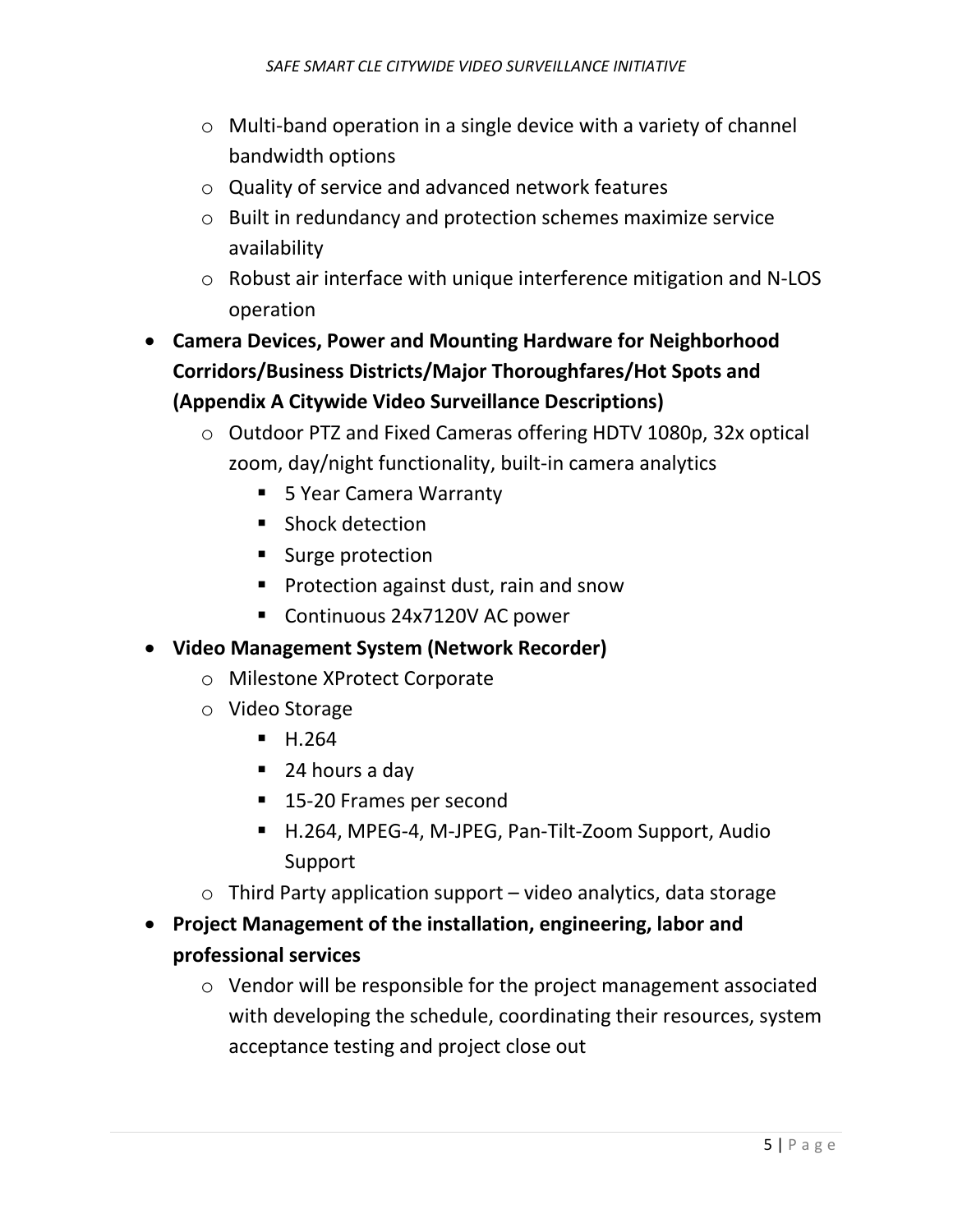- o Vendor will provided associated end user training for continued operation of the associated equipment
- o Vendor will provide a separate quote for the maintenance and support of the system

#### TECHNOLOGY REQUIREMENTS

Proposer must propose and supply a product line that, to the best of its knowledge, is not obsolete or near obsolete. Only equipment and/or product models that have been satisfactorily demonstrated to the City and that have a demonstrated record of successful deployment by other law enforcement agencies, in similar sized cities will be used. The Proposer must document successful deployments by including the names and telephone numbers of contact persons as part of the reference requirements of this RFP.

The equipment supplied must be of new manufacture (not used or demo units) and best quality and installed in accordance with approved recommendations of the manufacturer thereof, and must conform to the equipment specifications listed in this RFP.

### IV. PROJECT APPROACH

Provide a detailed but concise description of your approach to this project. Include a description of the task required for each area and the time required for their completion. This description should address but is not limited to the following:

• **Citywide Video Surveillance Camera System Equipment and Installation Plan** – Describe your approach for implementing a Citywide Video Surveillance System that includes the deployment of cameras to Neighborhood Corridors/Business Districts/Major Thoroughfares and Hot Spots. Include all associated equipment, all city required infrastructure (power, utility poles, traffic signal poles) implementation schedule and deployment plan.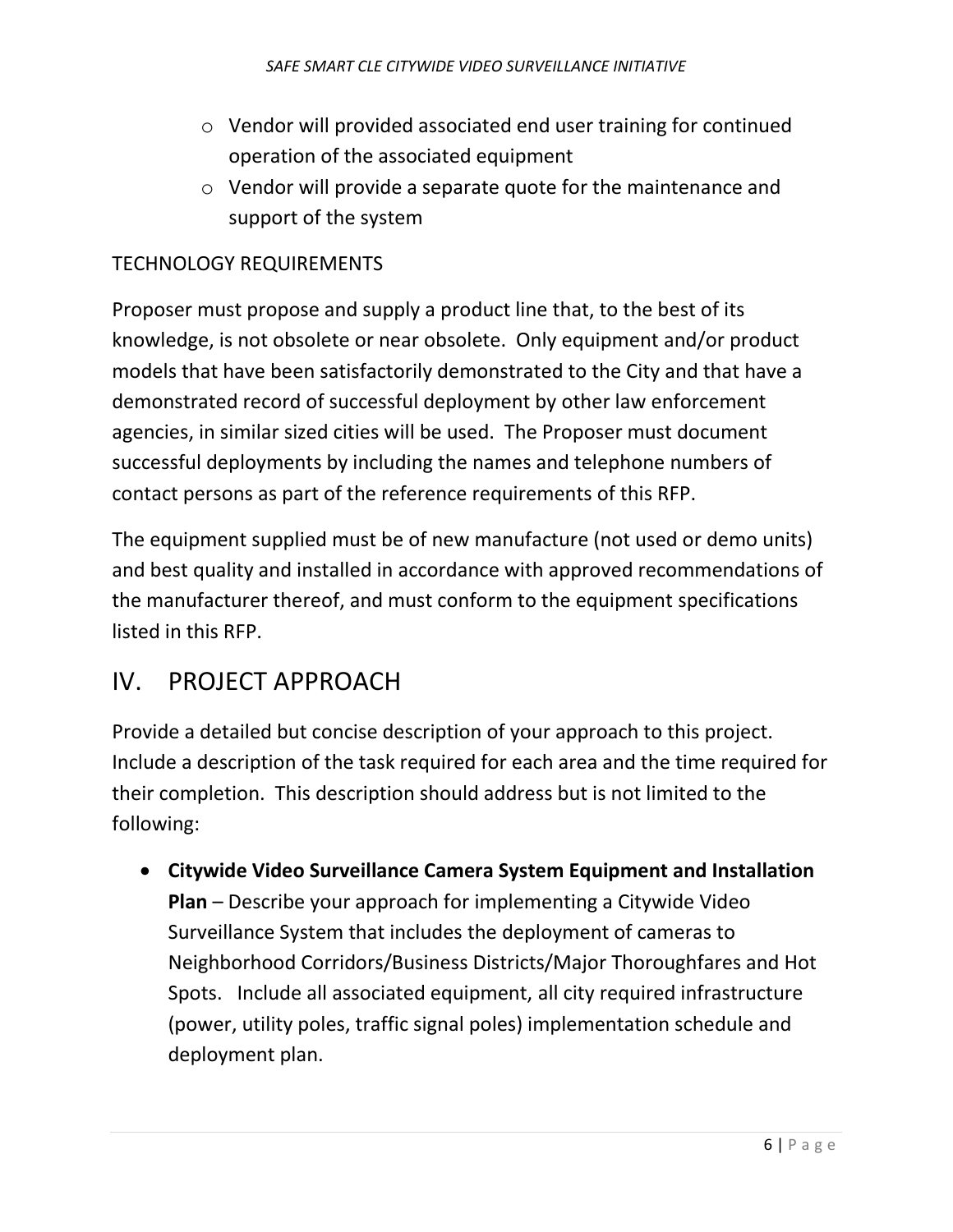- o *APPENDIX A and B WILL ONLY BE RELEASED UPON RECEIPT OF THE CONFIDENTIALITY AND NON-DISCLOSURE AGREEMENT WHICH IS DUE TO THE CITY via email ljones4@clevelandohio.gov BY February 10th at 3:00 PM EST*
- o **Please reference Appendix A**  List of Camera locations & sites
- **Video Management System Equipment and Installation** Describe your approach for implementing a robust Video Management System which takes into account a central network operations center and various remote sites throughout the City.
- **Engineering and Quality Assurance** Describe your approach for engineering and providing quality assurance for the Video Surveillance Camera System, Network and Video Management System. Include a description of your quality assurance processes, and project phase sign offs.
- **IP Camera and Wireless Network Architecture Plan** Demonstrate your ability to provide an architecture design as it relates to managing an IP Camera and Wireless Network configuration to support the Cameras and Network
	- o Data network infrastructure for backhaul of video
	- o Server storage arrays and back-up storage solutions

#### Project Plan

Provide a project plan that indicates how you will develop the required deliverables and services. This plan must address the following:

- Task to be performed at each site
	- o Neighborhood Corridors/Business Districts
	- o Major Intersections & thoroughfares
	- o Points of Interest (Hot Spots)
- Number of hours each task will require
- Deliverables created by each task
- Dates by which each task will be completed (dates should be indicated in terms of elapsed time from project inception)
- Resources assigned to each task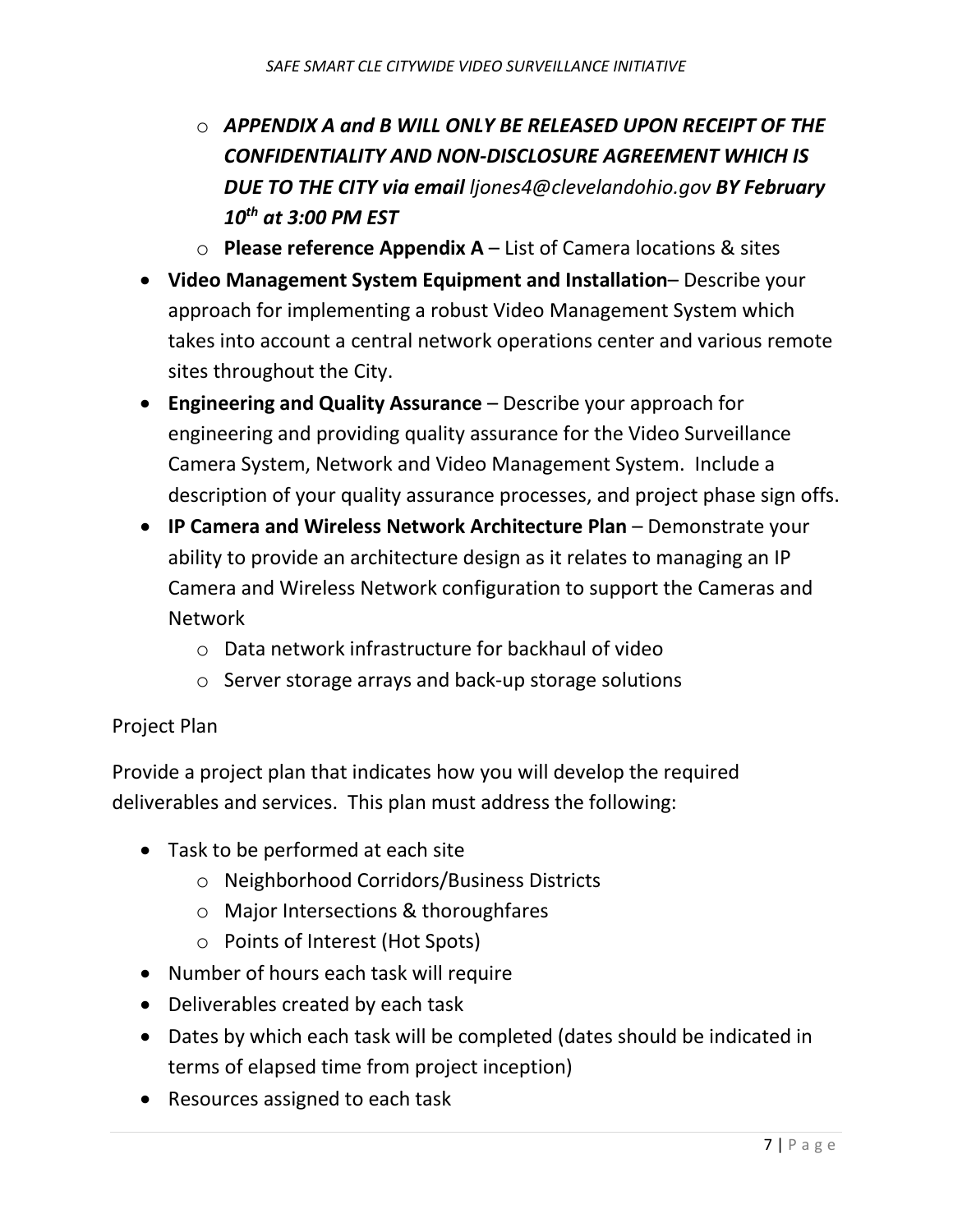- Required Public Safety personnel support
- Required City infrastructure (power, placement of utility poles, access to existing poles)

## V. PRICING INFORMATION

#### PRICING

All equipment prices shall include a breakdown of major equipment. Sorted site equipment list should include all equipment necessary for install (camera, housing, video network equipment (managed switches), power, mounting equipment, NVR environment controlled cabinet and other ancillary items). Equipment proposed to be installed at each physical location shall be clearly identified by part and/or model number, quantity and unit pricing.

Citywide Video Surveillance Cameras, Video Management System and Network equipment pricing shall be detailed and itemized. All unit models, configurations, software, firmware, standard options, special options, and accessories available from the manufacturer shall be included in a price list.

Proposers must include a listing of all services to be provided by the vendor and any services or materials that must be provided by the City.

#### WARRANTY COST

Proposer shall provide the cost details for providing System Warranty and Support Services for a five year warranty. This includes all equipment, software and services. Proposer shall describe manufacturer and installer warranties that are provided as part of your proposal. Any required maintenance of the system during the warranty period shall be detailed. Maintenance responsibilities and services with related costs should also be detailed.

#### TRAINING COST

Proposer shall provide the cost details for providing Training. The cost detail must identify the quantity, unit price and total price for each type of training.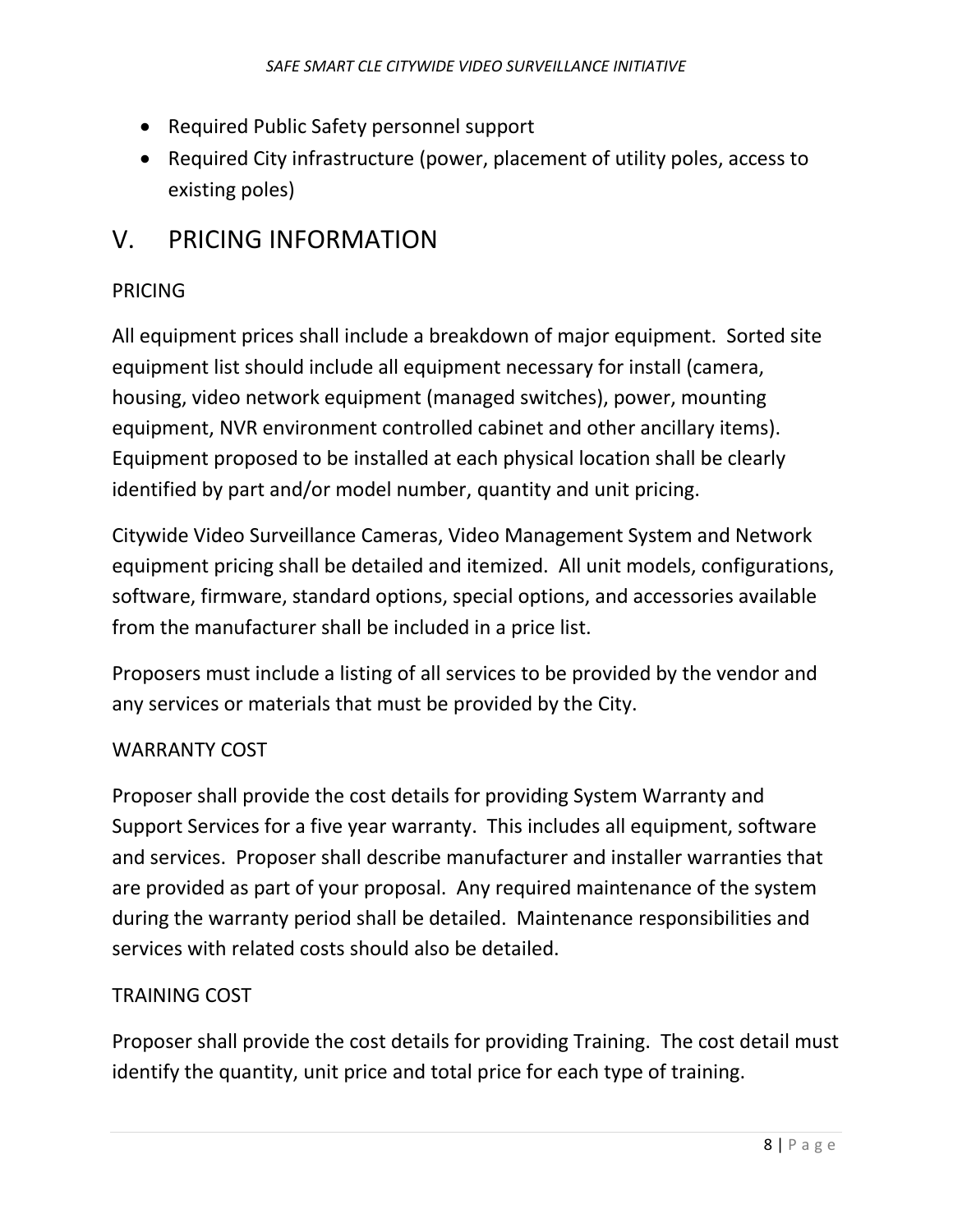## **VI. PROPOSAL REQUIREMENTS**

#### **1. Submission of Proposal**

Each Proposer shall submit its proposal(s) in the number, form, manner, and by the date and time and at the location required in the Sections below.

- i. Each Proposer shall provide all information requested in this RFP. The Proposer must organize its proposal package to address each of the elements in this RFP in the order listed in Section VIII Proposal Contents. The Proposer should carefully read all instructions and requirements and furnish all information requested. If a proposal does not comply with all terms, conditions, and requirements for submittal, the City may consider it unacceptable and may reject it without further consideration.
- ii. The City wishes to promote the greatest feasible use of recycled and environmentally sustainable products and to minimize waste in its operations. To that end, all proposals should comply with the following guidelines: Unless absolutely necessary, copies should minimize or eliminate use of non-recyclable or non-reusable materials. Materials should be in a format permitting easy removal and recycling of paper. A Proposer should, to the extent possible, use products consisting of or containing recycled content in its proposal including, but not limited to, folders, binders, paper clips, diskettes, envelopes, boxes, etc. Do not submit any or a greater number of samples, attachments or documents not specifically requested.
- iii. If you find discrepancies or omissions in this RFP or if the intended meaning of any part of this RFP is unclear or in doubt, send an email request for clarification or interpretation to **Larry Jones II, no later than February 23rd at 3:00 PM EST**. Requests for clarification or interpretation may be submitted via e-mail to [ljones4@clevelandohio.gov](mailto:ljones4@clevelandohio.gov).

#### **2. The City's Rights and Requirements**

i. The Director, at his/her sole discretion, may require any Proposer to augment or supplement its proposal or to meet with the City's designated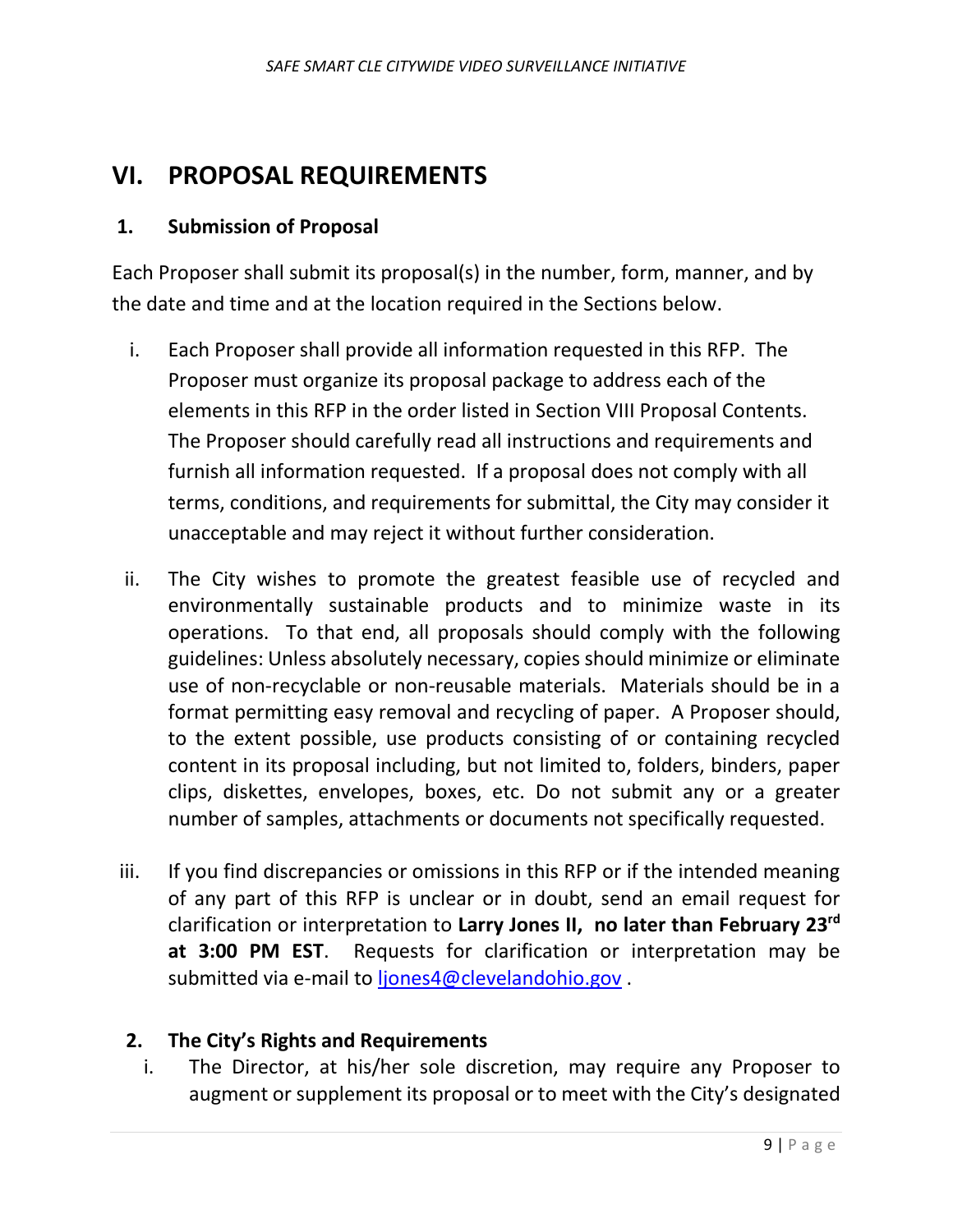representatives for interview or presentation to further describe the Proposer's qualifications and capabilities. The requested information, interview, meeting, or presentation shall be submitted or conducted, as appropriate, at a time and place the Director specifies.

ii. The City reserves the right, at its sole discretion, to reject any proposal that is incomplete or unresponsive to the requests or requirements of this RFP. The City reserves the right to reject any or all proposals and to waive and accept any informality or discrepancy in the proposal or the process as may be in the City's best interest.

#### iii. **Proposal as a Public Record**

Under the laws of the State of Ohio, all parts of a proposal, other than trade secret or proprietary information and the fee proposal may be considered a public record which, if properly requested, the City must make available to the requester for inspection and copying. Therefore, to protect trade secret or proprietary information, the Proposer should clearly mark each page - but only that page - of its proposal that contains that information. The City will notify the Proposer if such information in its proposal is requested, but cannot, however, guarantee the confidentiality of any proprietary or otherwise sensitive information in or with the proposal. Blanket marking of the entire proposal as "proprietary" or "trade secret" will not protect an entire proposal and is not acceptable.

#### iv. **Term of Proposal's Effectiveness**.

By submission of a proposal, the Proposer agrees that its proposal will remain effective and eligible for acceptance by the City until the earlier of the execution of a final contract or 180 calendar days after the proposal submission deadline (the "Proposal Expiration Date").

#### v. **Short-listing**

The City reserves the right to select a limited number (a "short list") of Proposer's to make an oral presentation of their qualifications, proposed services, and capabilities.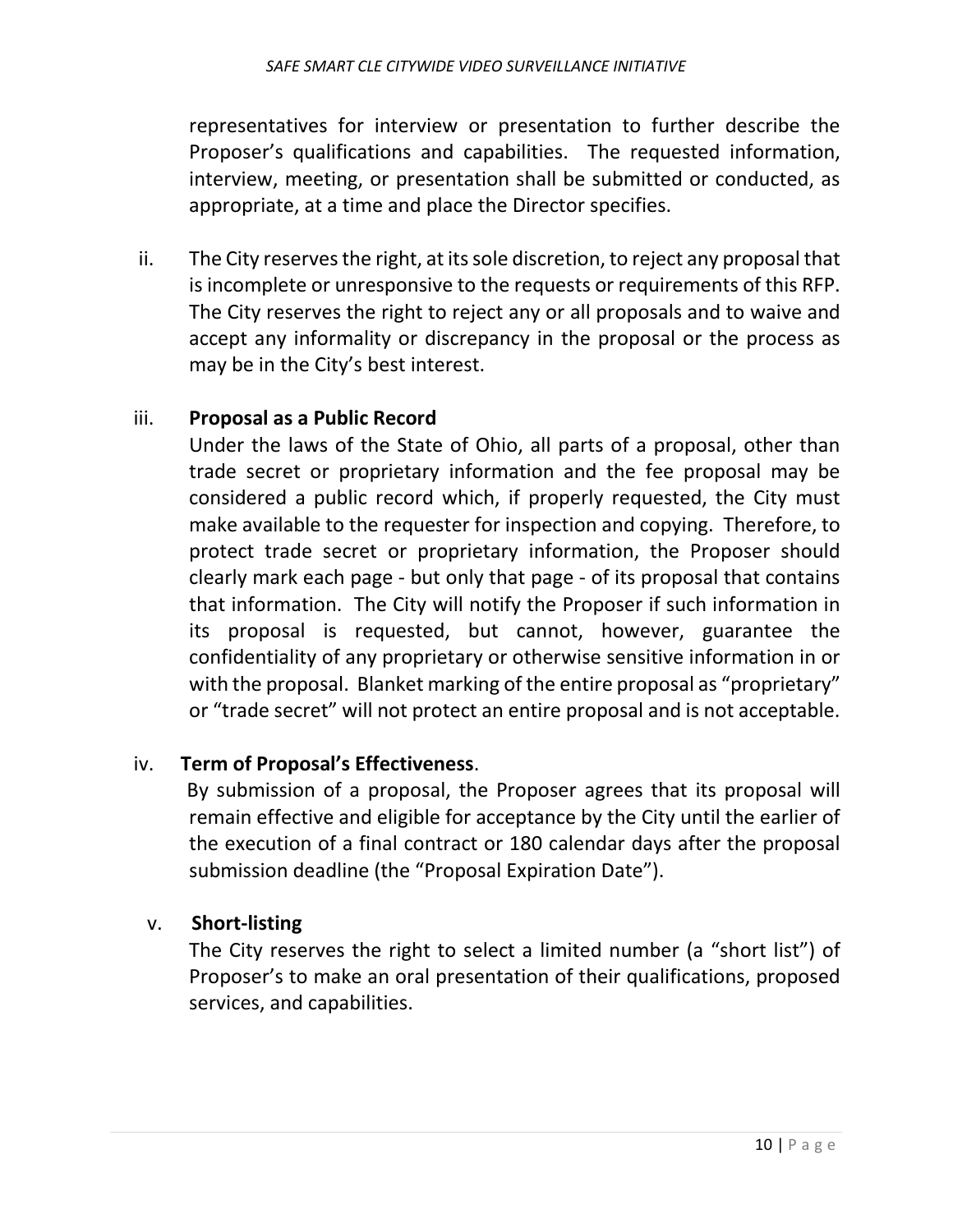#### **3. Anticipated Proposal Schedule**

Public Safety anticipates it will - but neither promises nor is it obligated to process proposals received according to the following schedule:

| <b>Event</b>                        |     |                                   | <b>Dates/Deadlines</b>                          |
|-------------------------------------|-----|-----------------------------------|-------------------------------------------------|
| <b>Issued Request For Proposals</b> |     |                                   | February 4 <sup>th</sup>                        |
|                                     |     | Letter of Interest for Safe Smart | February 10 <sup>th</sup> at 3:00 PM            |
| <b>CLE RFP</b>                      |     |                                   |                                                 |
| Confidentiality<br>&                |     |                                   | Non-   February 10 <sup>th</sup> at 3:00 PM     |
| <b>Disclosure Agreement</b>         |     |                                   |                                                 |
| <b>Deadline</b>                     | for | Submitting                        | February 23 <sup>rd</sup> at 3:00 PM            |
| Questions                           |     |                                   |                                                 |
| <b>Deadline</b>                     | for |                                   | Submitting   March 11 <sup>th</sup> at 3:00 PM  |
| Proposal                            |     |                                   |                                                 |
| Oral Interviews                     |     |                                   | March 17 <sup>th</sup> & March 18 <sup>th</sup> |

### **VII. Proposal Qualifications**

Each Proposer, regardless of the form of its business entity, must meet the following requirements. Failure to meet all requirements may be cause for rejection of a proposal. If Proposer is a partnership or a joint venture, at least one general partner or constituent member must meet the requirements. Each Proposer must:

- Background, qualifications, and experience of the firm has a minimum of 5 continuous years of experience of providing Public Safety services described in this RFP.
- The Proposer demonstrates the ability to provide quality information video surveillance assessments for Public Safety Government/Municipalities.
- An organizational chart for the project team, including professional biographies, identifying the key personnel dedicated to this project.
- A general description of the techniques, approaches, and methods to be used in completing this project.
- A description of the chronology for completing the work, including a timeline, and deadlines for each task.
- A detailed cost proposal for each item listed in the Scope of Services.
- Submit with its proposal at least two (2) written, verifiable, Government/Municipality references dated within the last five years from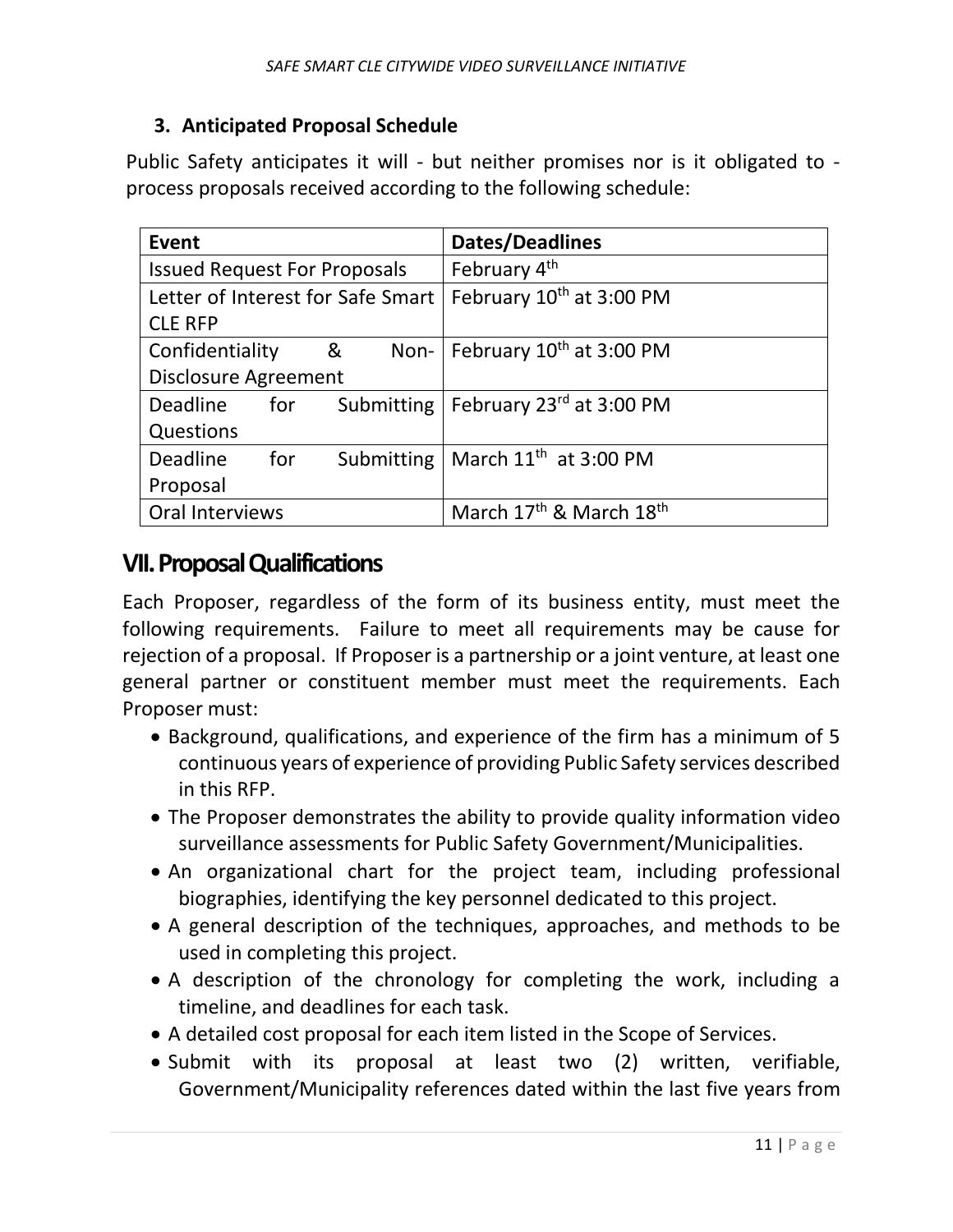clients for which the Proposer has rendered services substantially similar to those sought by this RFP. Proposer is required to provide the names, contact, and a brief project scope for each of the references.

**Insurance:** The successful Proposer, at its expense, shall at all times during the term of the contract resulting from this RFP, maintain the following insurance coverage. The insurance company ('ies) providing the required insurance shall be authorized by the Ohio Department of Insurance to do business in Ohio and rated "A" or above by A. M. Best Company or equivalent. The Successful Proposer, as contractor, shall provide a copy of the policy or policies and any necessary endorsements, or a substitute for them satisfactory to and approved by the Director of Law, evidencing the required insurances upon execution of the contract.

- i. Professional liability insurance with limits of not less than \$1,000,000.00 for each occurrence and subject to a deductible for each occurrence of not more than \$50,000.00 per occurrence and in the aggregate, and if not written on an occurrence basis, shall be maintained for not less than two (2) years after satisfactory completion and written acceptance of the services under the contract.
- ii.Workers' compensation and employer's liability insurance as provided under the laws of the State of Ohio.
- iii. Statutory unemployment insurance protection for all of its employees.
- iv. Such other insurance coverage(s) as the City may reasonably require.

#### **VIII. Proposal Contents**

Each technical proposal shall include the following parts in the below order. Please separate and identify each part by tabs for quick reference. Each proposal should be organized so as to facilitate its evaluation.

The technical proposal Shall Be No Longer Than 75 Single-Sided Printed Pages, excluding appendices.

Page size shall be 8.5 x 11 inches. Font size shall be no less than 12 pt. Tabs, dividers, and appendices are excluded from the page count.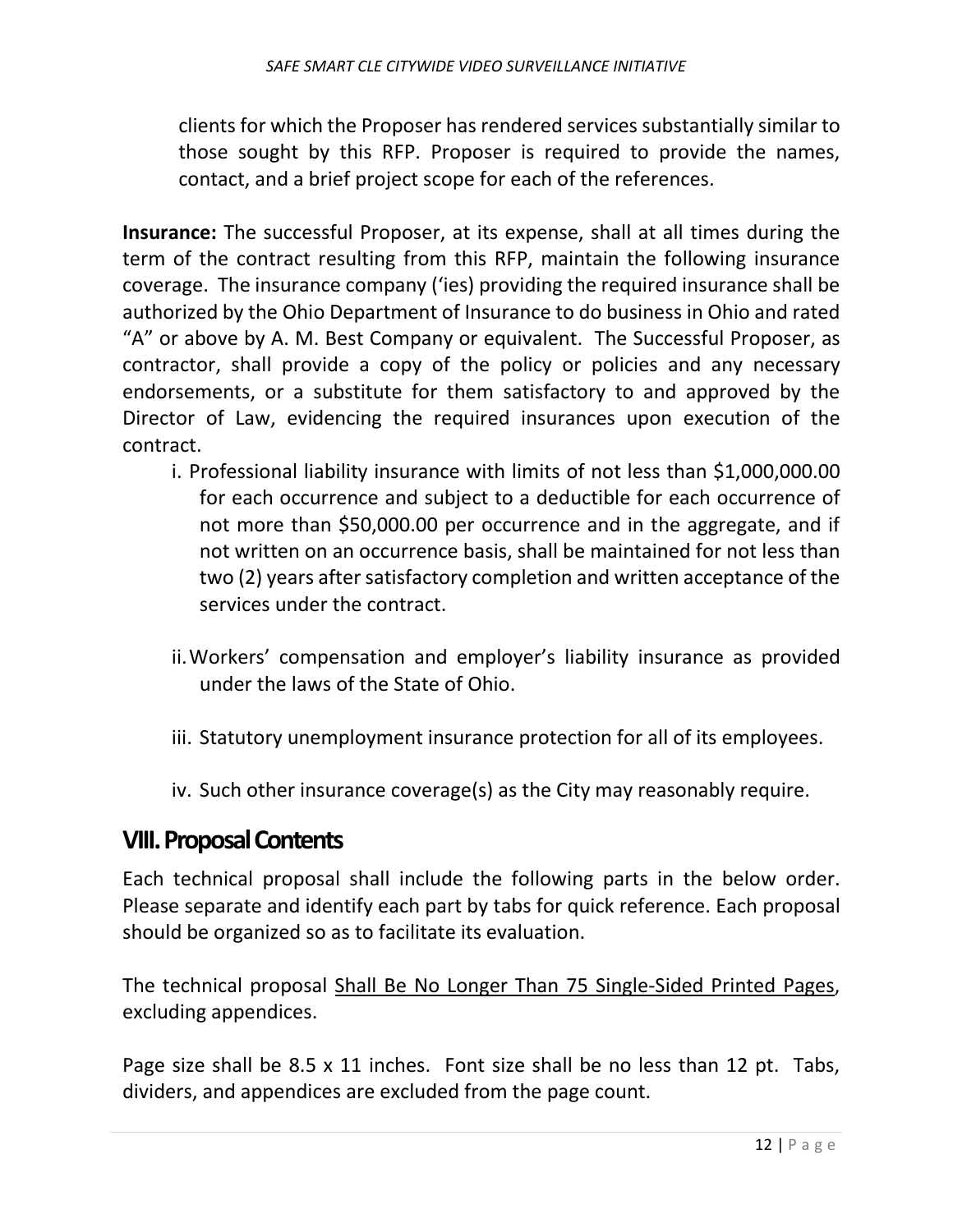The technical proposal response shall consist of the following sections:

#### **Section 1: Cover Letter and Executive Summary**

The Executive Summary should provide a complete and concise summary of Proposer's experience and ability to meet the requirements of this RFP. The summary should be organized so it can serve as a stand-alone summary apart from the remainder of the proposal.

#### **Section 2: Profile**

The Proposer will provide a profile of its organization and all other subconsultants who will be providing services. At a minimum, the Proposer will provide the following information:

- Number of years in business
- Number of years involved with services as proposed
- Total number of employees
- Number of signed contracts in progress

#### **Section 3: Qualifications**

Each Proposershould state in detail its qualifications, and experience, and how its services are unique and best suited to meet the requirements and intent of this RFP. This should include the qualifications of sub-consultants included in the proposal. Proposer may include as much information as needed to differentiate its services and product(s) from other Proposer's. At a minimum, please include the following:

- A. Staffing: Qualifications must include resumes and description of organizational and staff experience including the Project Manager and key technical staff proposed for the project. Additional resumes are not required unless that resource will likely play a key role in the project.
- B. Organizational and Staff Experience: Proposer must describe their qualifications and experience of the organization as a whole to perform the work described in this RFP. Information about experience should include direct experience with the specific subject matter demonstrating a technical strength in network infrastructure. Relevant experience must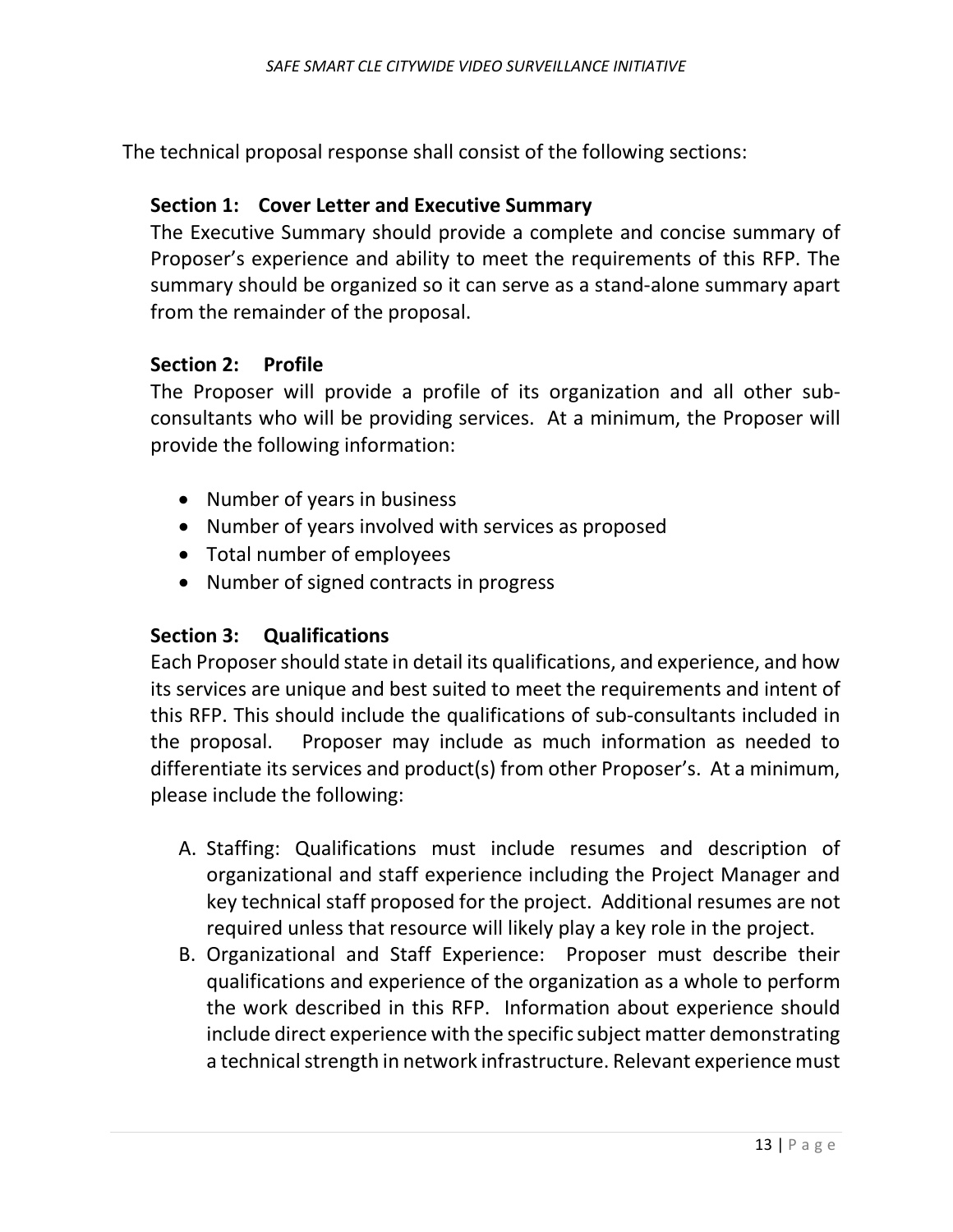be associated with projects completed not more than five years prior to the date of this RFP.

#### **Section 4: List of Representative Projects**

Provide a list of at least two similar projects that the Proposer has successfully completed within the last five years.

Provide at least two client references (verified name and telephone number) of someone closely familiar with each project and your firm's performance.

Each project description shall be presented in the format consistent with the table below.

| Project:                        | <b>Project Description:</b> |  |
|---------------------------------|-----------------------------|--|
| Customer:                       | Address:                    |  |
| <b>Customer Contact:</b>        | Telephone & Email:          |  |
| <b>Original Contract Value:</b> |                             |  |
| <b>Final Contract Value:</b>    |                             |  |
| <b>Explanation of Variance:</b> |                             |  |
| <b>Start Date:</b>              | <b>Completion Date:</b>     |  |
| Key Personnel:                  |                             |  |

#### **Section 5: Project Management Approach/Project Methodologies**

- A. Describe your Methodologies you will employ on this project to complete assessments, video expansion projects and maintenance. Describe and/or provide examples of the Deliverables requested in the Scope of Services.
- B. Provide a detailed project work break down structure to include tasks, subtasks, timeline, milestones, work efforts and resource assignments.
- C. Define the technical approach and document project deliverables to address the requirements outlined in the scope.

#### **Section 6: Financial Statements**

Any financial statements that would be required will be requested only from those Proposers that are "short-listed".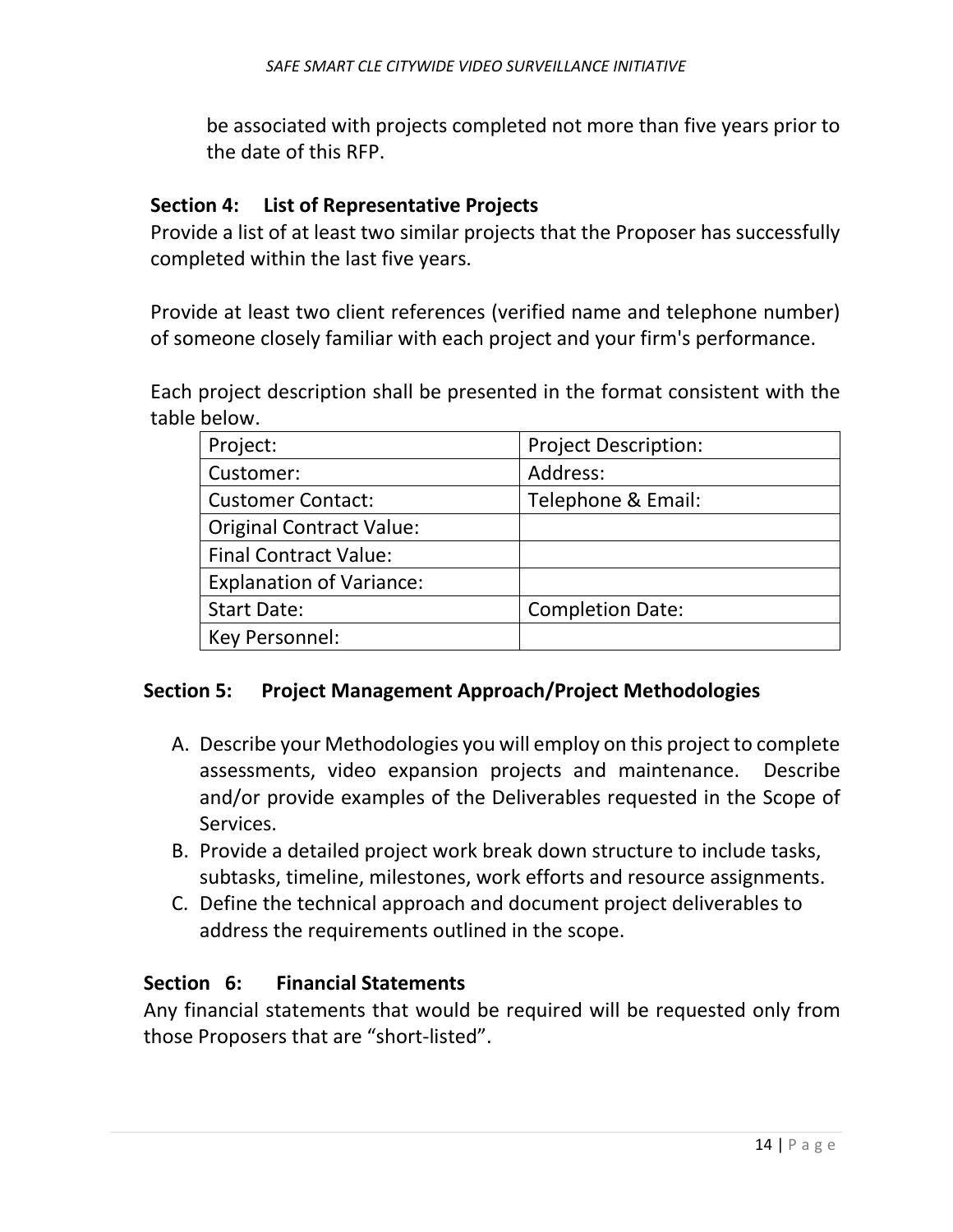**Fee Proposal:** Proposer should submit its fee proposal for each service in a separately sealed envelope clearly marked on the outside.

There is no limit to the number of pages submitted as part of the fee proposal**.**  The Fee Proposal Shall Include Forms And Fee/Hours Tables Attached For The Project.

### **IX. Proposal Evaluation**

Proposals shall be evaluated based on the following criteria (not listed in order of importance):

- Proposer experience and technical strengths
- Proven successful past performance on similar projects.
- Qualification and experience of project staff.
- Written and Oral Presentations will focus on the design/engineering/installation plan of at least 3 - 5 corridors which will be released on February 10<sup>th</sup>.
- Program Management approach and methodologies.

Fees will not be considered in the technical evaluation. Proposals shall be evaluated first on qualifications and technical merit. Once rankings are established, the fee submittals shall be considered.

A firm's involvement in any current litigation with the City may be taken into account during proposal evaluation.

The ratings are not intended or to be interpreted as a reflection of a Proposer's professional abilities. Instead, they reflect the City's best attempt to quantify each Proposer's ability to provide the services sought by the City and to meet the specific requirements of this RFP, for comparison purposes.

**Disqualification of a Proposer/Proposal:** The City does not intend by this RFP to prohibit or discourage submission of a proposal that is based upon a Proposer's trade experience in relation to the nature or scope of work, services, or product(s) described in this RFP or to prescribe the manner in which its services are to be performed or rendered.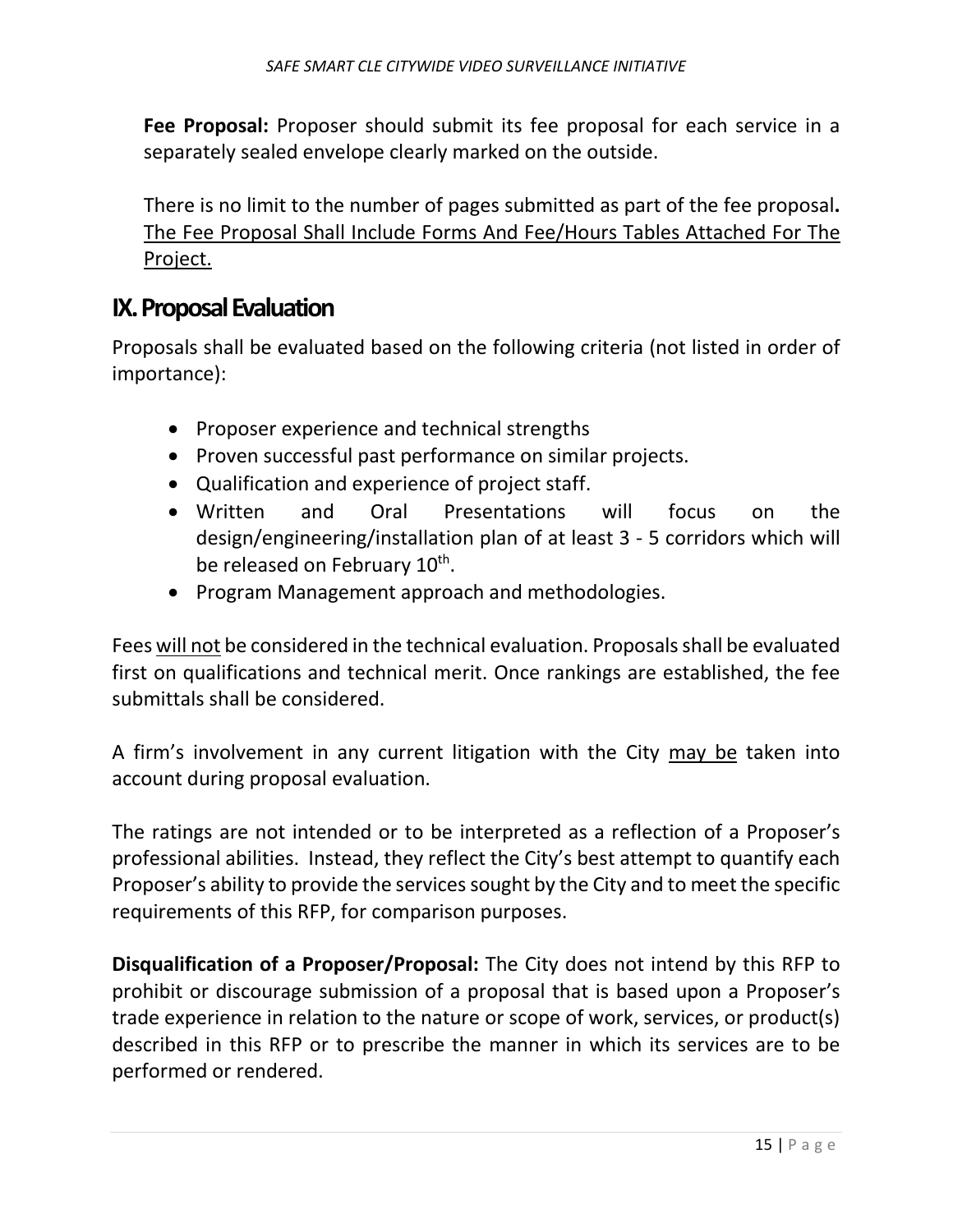The City will not be obligated to accept, however, significant deviations from the work or services sought by this RFP, including terms inconsistent with or substantially varying from the services or the financial and operational requirements of the RFP, as determined solely by the City. The City reserves the right to reject any proposal that does not furnish or is unresponsive to the information required or requested herein. The City reserves the right to reject any proposal or to waive or to accept any deviation from this RFP or in any step of the proposal submission or evaluation process so as to approve the award of the contract considered in the City's best interest, as determined in the City's sole discretion.

Although the City prefers that each Proposersubmit only one proposal including all alternatives to the proposal that the Proposer desires the City to consider, it will accept proposals from different business entities or combinations having one or more members in interest in common with another Proposer. The City may reject one or more proposals if it has reason to believe that Proposers have colluded to conceal the interest of one or more parties in a proposal, and will not consider a future proposal from a participant in the collusion. In addition, the City will not accept a proposal from or approve a contract to any Proposer that is in default as surety or otherwise upon an obligation to the City or has failed to perform faithfully any previous agreement with the City, or is currently in default under any agreement with the City.

The City reserves the right to reject any or all proposals. Failure by a Proposer to respond thoroughly and completely to all information and document requests in this RFP may result in rejection of its proposal. Further, the City reserves the right to independently investigate the financial status, qualifications, experience, and performance history of a Proposer.

The City reserves the right to cancel the approval or authorization of a contract award, with or without cause, at any time before its execution of a contract.